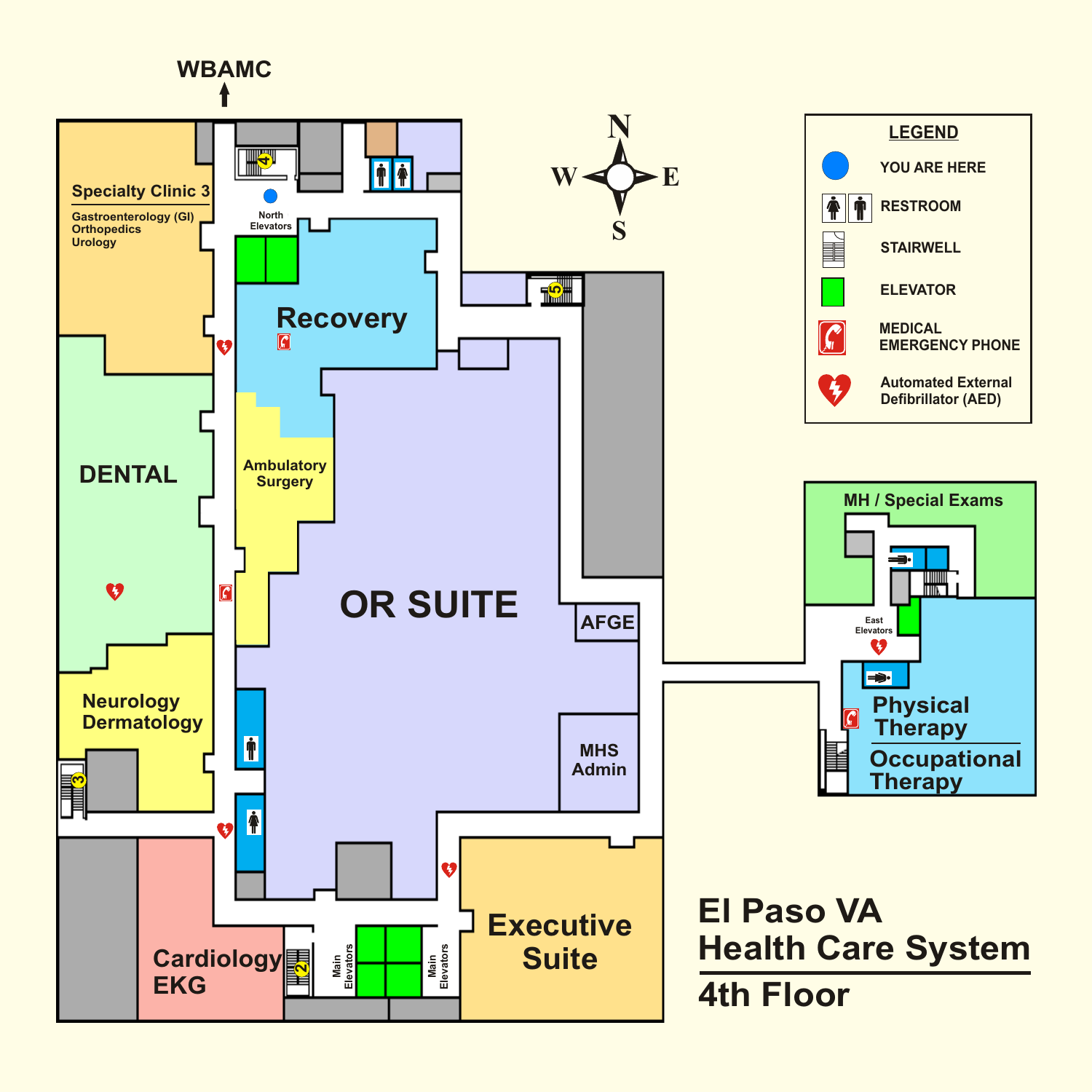## **El Paso VA Health Care System**

### **4th Floor**